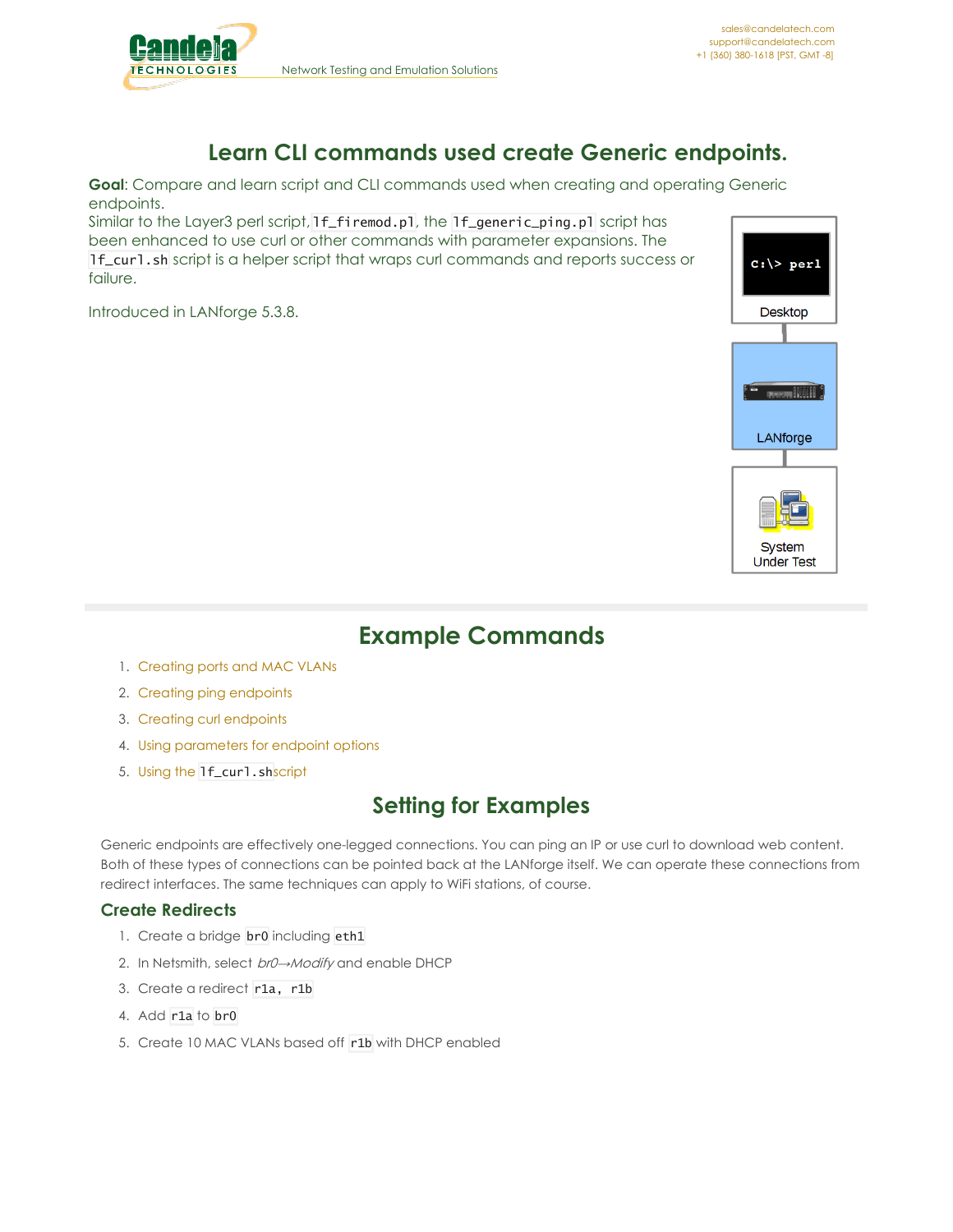

- 6. After the MAC VLAN ports have addresses, you can verify that you can ping and download pages from LANforge webserver:
	- 1. In a terminal, begin by sourcing lanforge.profile:

/home/lanforge\$ **.** lanforge.profile

2. Ping the bridge from a MAC VLAN:

/home/lanforge\$ **ping -I 10.41.1.141 10.41.0.1**

3. Grab the web page. (Apache is listening on all ports by default.)

```
/home/lanforge$ curl -sq --interface 10.41.1.141 http://10.41.0.1/
```
### **Creating ping endpoints**

<span id="page-1-0"></span>In the /home/lanforge/scripts directory, the lf\_generic\_ping.pl script creates a wrapped ping command by default. There is another script, lfping, that reports ping results to LANforge. Here is an example of creating 1 ping endpoint:

```
/home/lanforge/scripts$ ./lf_generic_ping.pl --mgr localhost --resource 1 \
 --dest 10.41.0.1 --interface r1b#0 --name pingtest
```
Create a ping endpoint for every MAC VLAN parented by r1b:

```
$ ./lf generic ping.pl --mgr localhost --resource 1 \setminus--dest 10.41.0.1 --parent r1b
```
Create a ping endpoint for every virtual station parented by wiphy0:

```
$ ./lf generic ping.pl --mgr localhost --resource 1 \setminus--dest 10.41.0.1 --radio wiphy0
```
Create a ping endpoint for every MAC VLAN beginning with r1b#1 (r1b#1, r1b#10):

```
$ ./lf_generic_ping.pl --mgr localhost --resource 1 \
--dest 10.41.0.1 --match 'r1b#1'
```
### **Creating curl endpoints**